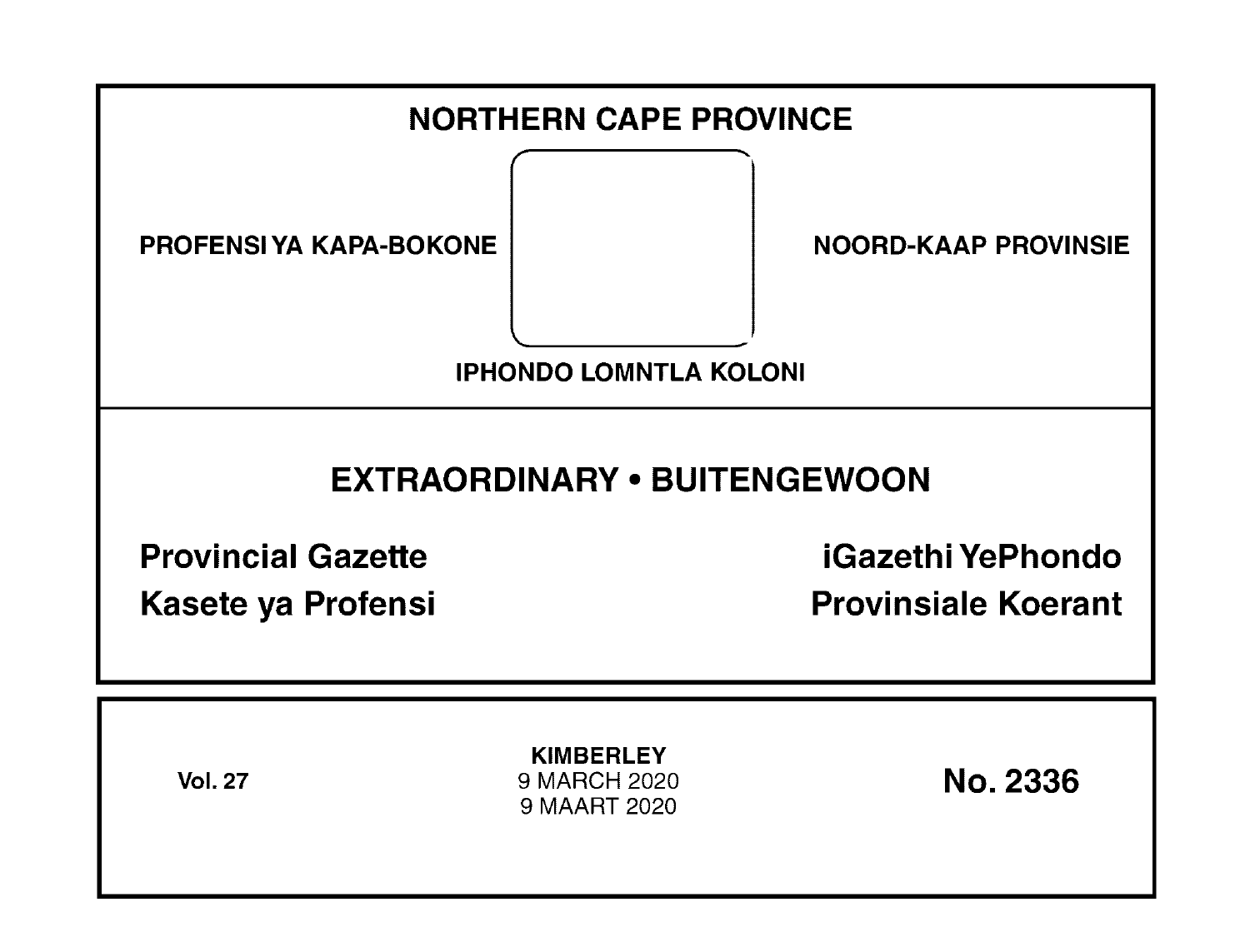#### **CONTENTS**

|                                                                                                                                                                                                           | Gazette<br>No. | Page<br>No. |
|-----------------------------------------------------------------------------------------------------------------------------------------------------------------------------------------------------------|----------------|-------------|
| <b>PREMIER'S NOTICES • PREMIERSKENNISGEWINGS</b>                                                                                                                                                          |                |             |
| Remuneration of Public Office Bearers Act (20/1998): Determination of the upper limit of the salaries and<br>allowances of the Members of the Executive Council and Members of the Provincial Legislature | 2336           |             |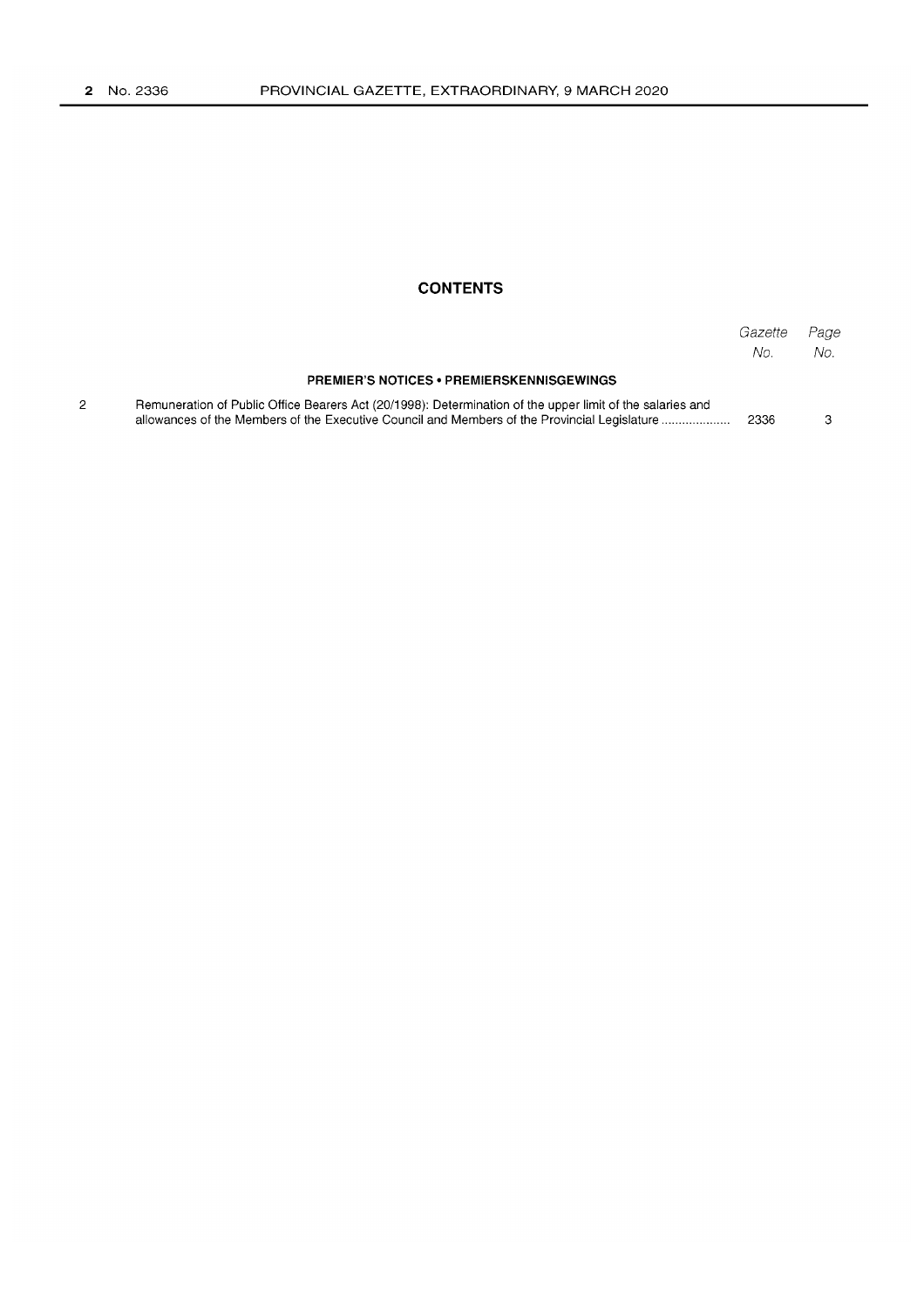# PREMIER'S NOTICES • PREMIERSKENNISGEWINGS

**PREMIER'S NOTICE 2 OF 2020** 

#### **NOTICE**

## *by* the

## **Premier** of the **Northern Cape Province**

# **DETERMINATION OF THE UPPER LIMIT OF THE SALARIES AND ALLOWANCES OF THE MEMBERS OF THE EXECUTIVE COUNCIL AND MEMBERS OF THE PROVINCIAL LEGISLATURE**

1. The President having determined the upper limit of the salaries of Members of the Executive Council and Members of the Provincial Legislature (Government Gazette No. 43043 of 21 February 2020).

**I, Zamani Saul,** in terms of section 6 (3) (a) of the **Remuneration of Public Office Bearers Act, 1998 (Act No. 20 of 1998) (hereafter referred to as the "the Act"),** hereby determine that the upper limit of salaries of the positions of office bearers mentioned in Column 3 of Schedule 1 shall be as set out in Column 4 of Schedule 1 with effect from 1 April 2019, subject to provisions of Section  $6(2) - (8)$  of the Act, and, in terms and conditions set out herein.

- 2. The total remuneration packages shall include the following elements:
- 2.1 A basic salary component equal to 60% of the total package, which constitutes the pensionable salary;
- 2.2 An amount of R120 000 per annum, which is an amount to which section 8(1) (d) of the Income Tax Act, 1962, applies. This amount is included in the basic salary component;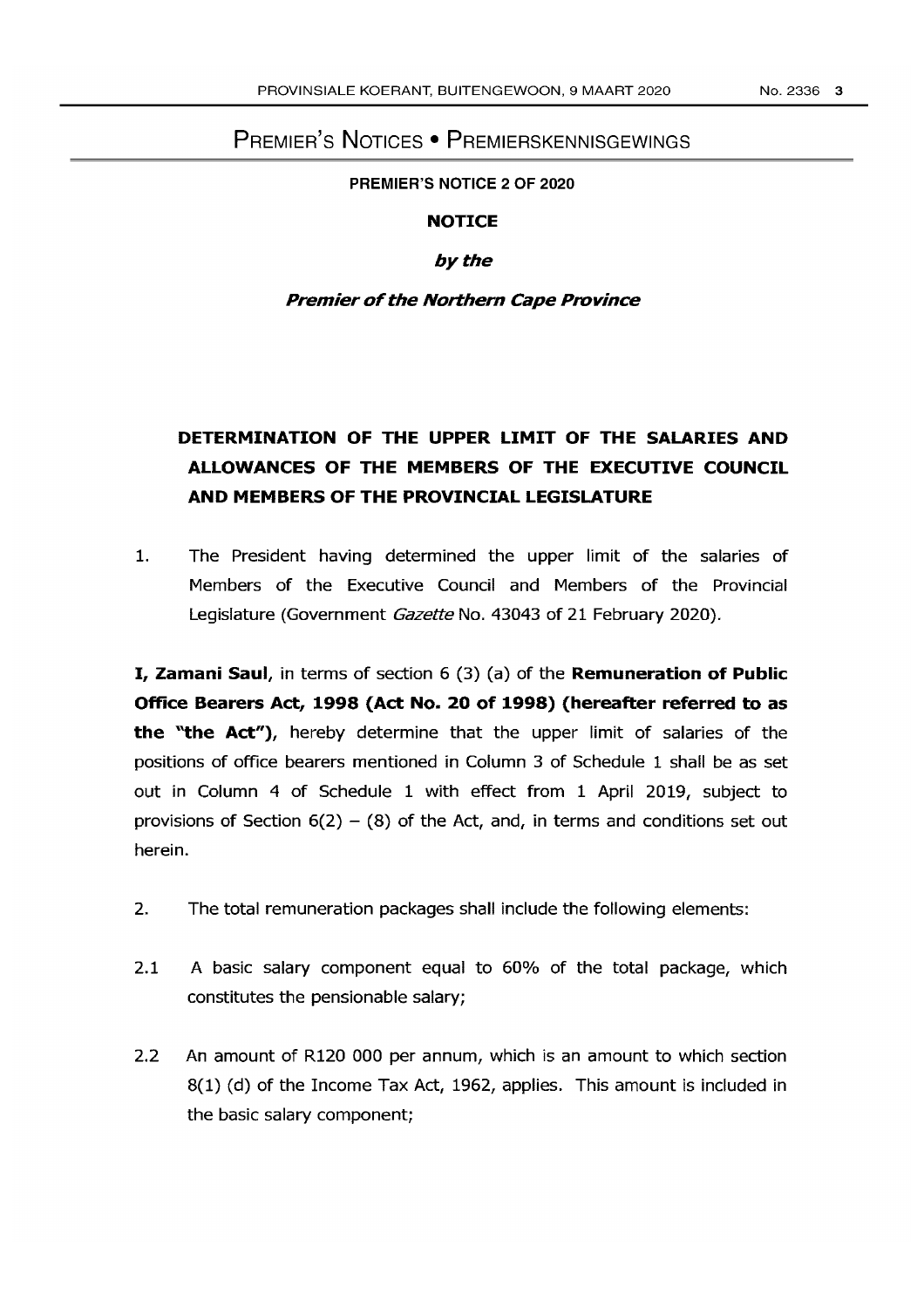- An employer's pension benefit contribution equal to 22.5% of pensionable  $2.3$ salary; and
- A flexible portion for the remaining amount of the total remuneration.  $2.4$

Given under my hand at Kimberley on this  $4^{\mu}$  day of  $44.424$   $202$ **Two Thousand and Twenty** 

DR. ZAMANÍ SAUL **PREMIER**